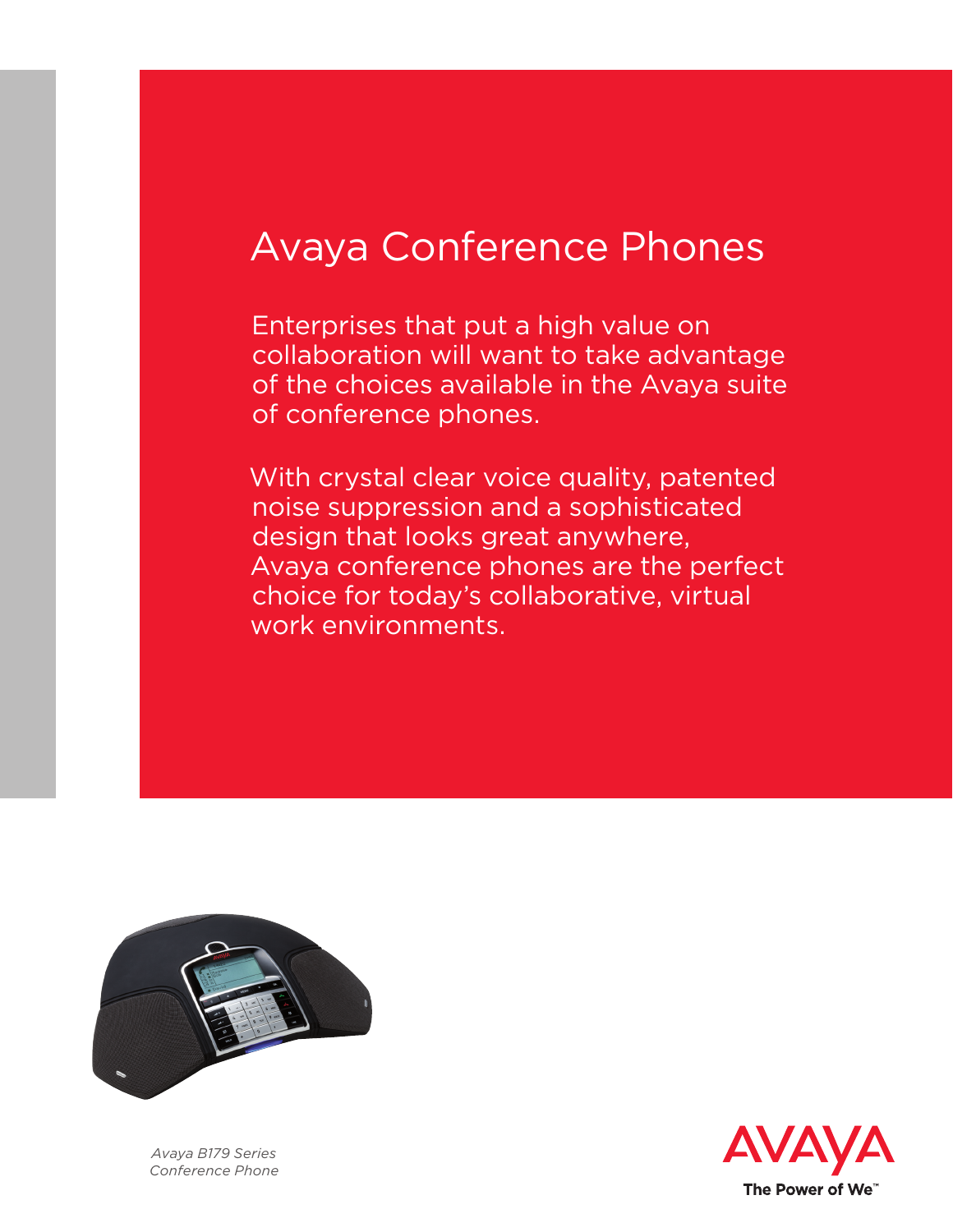## The smart, green and economical alternative to travel



When you need to connect quickly, there's no substitute for a conference call. To launch a project, reach a consensus or nail down a decision, conference calls are a proven, effective way of moving business forward. They are a must-have for companies with multiple sites and for situations where employees need to engage in fast, simple, spontaneous collaboration.

Smarter, faster and greener than traveling to face-to-face meetings, they help lower your carbon footprint, make better use of everyone's schedule, and are proven money-savers, in many cases paying for themselves in the first meeting alone.

Avaya offers conference phones for executive offices, boardrooms, conference areas, and training facilities:

- °  **Avaya 1692 and 2033 IP Conference Phones:** IP-based models delivering access to a full set of Avaya call server features.
- ° **Avaya B100 Series Conference Phones:** Superior sound quality; SIP and analog-based models with advanced features.

## Superb sound quality

Superior sound quality is a hallmark of all Avaya conference phones:

**The Avaya 1692 and 2033 IP Conference Phones** are full duplex, with noise suppression and automatic gain-control that intelligently adjusts microphone sensitivity.

#### **Avaya B100 Series Conference**

**Phones** feature Avaya OmniSound® 2.0, a patented audio technology designed to deliver crystal-clear voice transmission. Extra noise suppression minimizes background noises and wideband voice transmission produces a 7 kHz sound signal for VoIP calls.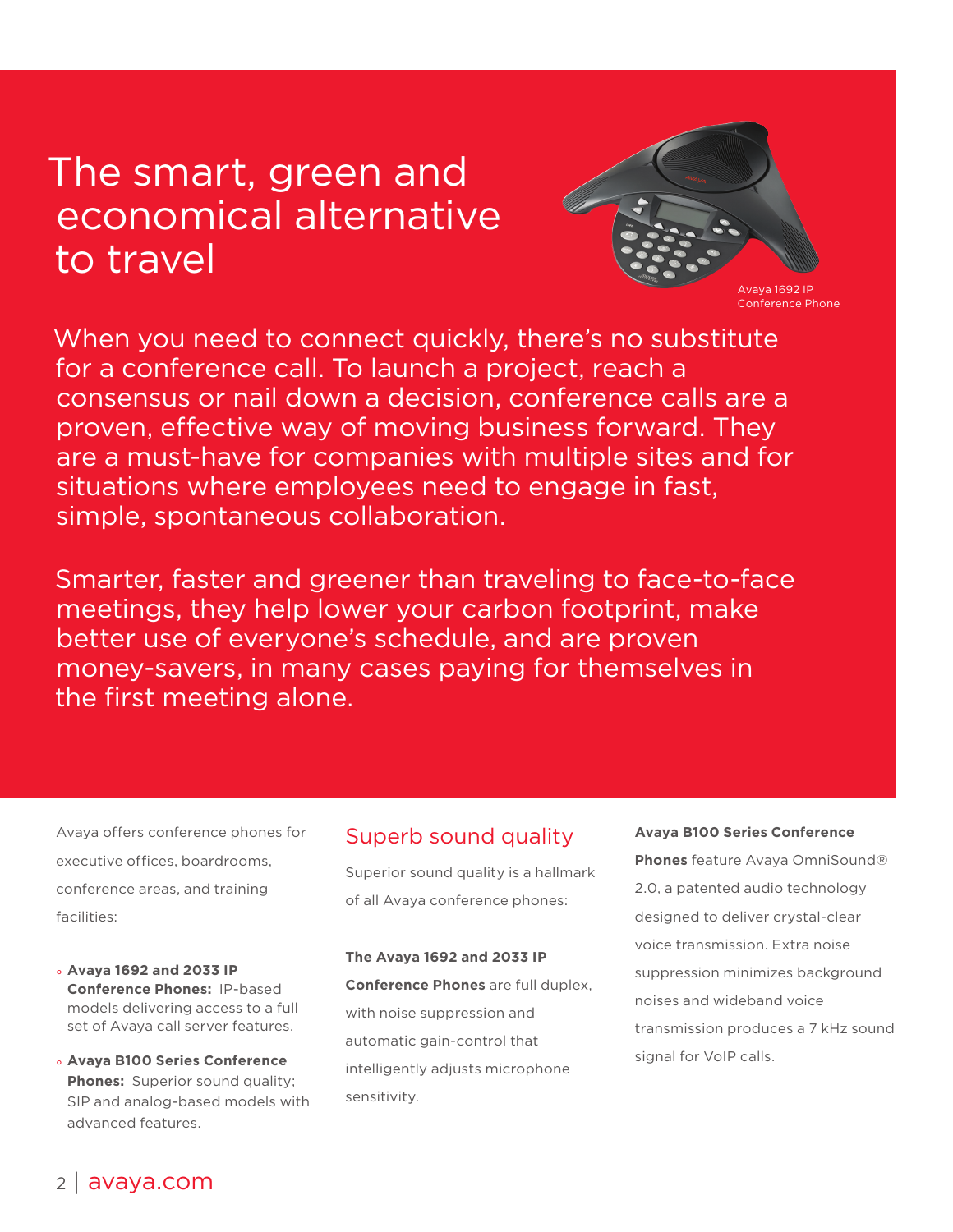## Making conference calls easier and more effective

Avaya conference phones are designed to simplify communication and collaboration between people no matter where they are located:

**Reaching a large audience:** Ready out of the box for standard-size rooms (up to 300 sq. ft.), Avaya conference phones can be equipped with a pair of microphones that more than doubles the voice pickup range to more than 700 sq. ft. and over a dozen participants. To reach an even wider audience, connect Avaya B100 Series Conference Phones to a public address system.

**Easy meeting set-up:** Avaya conference phones are designed for quick and easy call setup. Soft-keys on the Avaya 2033 and 1692 IP Conference Phones are automatically labeled from the system for easy navigation of call server features. Use the conference guide on the Avaya B100 Series Conference Phones to call pre-programmed groups. Create your own phone book with the user profile feature (up to 1000 contacts per profile). Import and export contact details via the Web interface.

**Connectivity:** With Avaya conference phones, participants can connect computers (for VoIP calls), mobile phones, in-building wireless phones and regular deskphones directly to the conference phone. Switch between and combine connectivity technologies. Make VoIP calls using the 7 kHz wideband voice transmission.

**Hear the presenter:** Conference calls that involve a whiteboard presentation always place an extra burden on the presenter and remote listeners. Avaya B100 Series Conference Phones address this issue by providing a wireless headset connection so the presenter can be heard by everyone. This is a great feature for lecture situations.

**Record meetings:** When it's important to record and store meetings—for example for later review, to provide to colleagues, or to get transcriptions—take advantage of in-phone SD cards on the Avaya B100 Series Conference Phones. Capture entire meetings as audio files and/or use the conference phones as dictation devices.

## Choose the right conference phone

#### **Avaya B179: SIP-based Call Handling Usage: Board rooms, large conference rooms**

A feature-rich, SIP-based phone that supports VoIP-based calls and integrates with Avaya Aura® Communication Manager. Webbased import/export of contact details.

#### **Avaya B159: Easy Connectivity Usage: Board rooms, large conference rooms**

Enhanced connectivity for mobile, cordless, digital and IP phones. Built-in bridging supports multiple forms of connectivity simultaneously.

**Avaya B149: Simplicity and Quality**

#### **Usage: Private offices, small to mid-sized conference rooms**

Combines superior sound quality and simple set-up via the conference guide and phone book.

#### **Avaya 1692: IP-enabled Usage: Private offices, small to large conference rooms**

The right choice for rooms up to 400 sq. ft. Optional microphone extends sound coverage. Soft keys for easy navigation, including access to a full set of Avaya Aura® features.

#### **Avaya 2033: IP-enabled Usage: Private offices and small to large conference rooms**

Full-duplex, hands-free, and 360º coverage. Easy access to Avaya Business Communications Manager, Avaya Communication Server 1000 and Avaya Communication Server 2100 features.